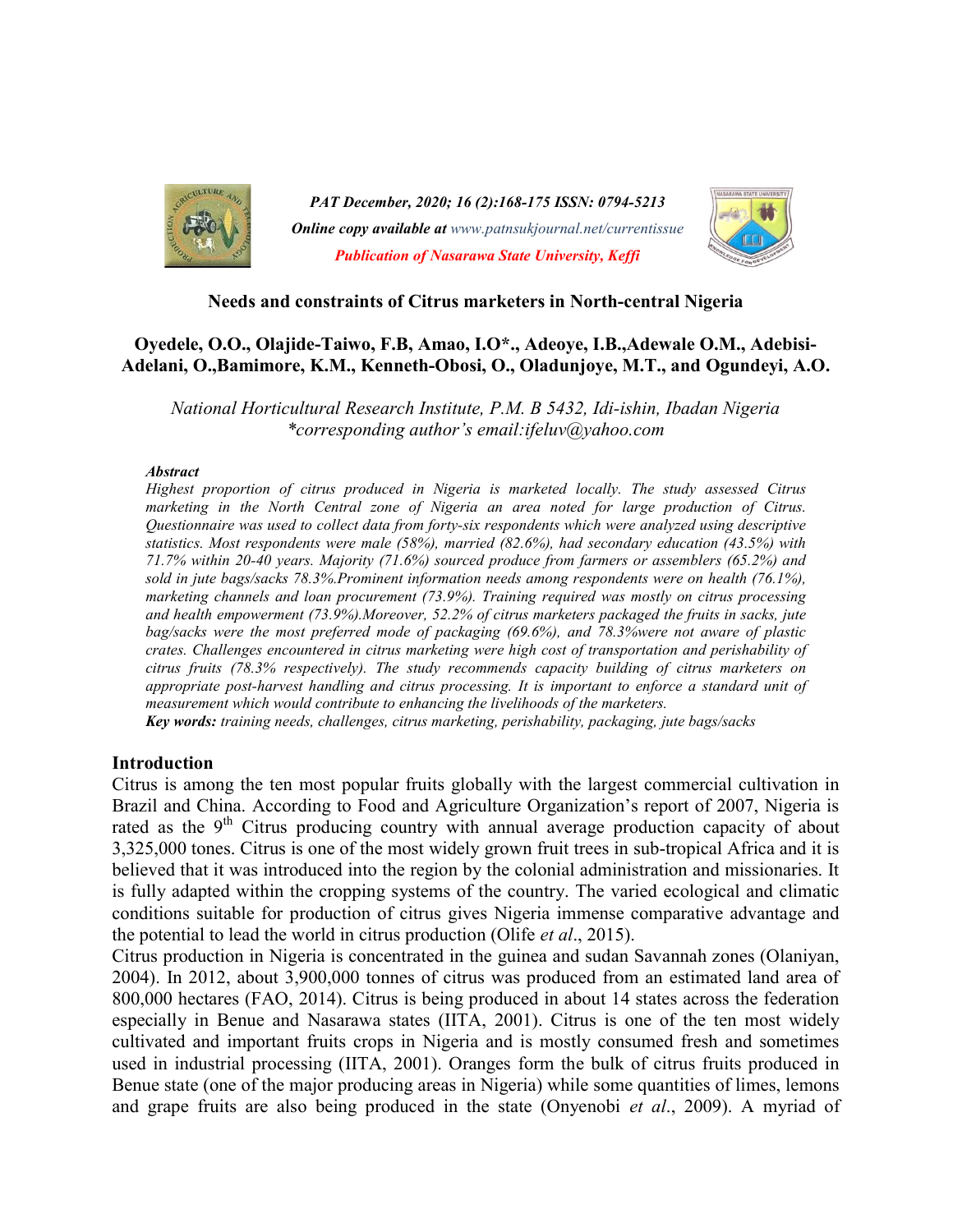challenges are faced in citrus production such as lack of access to high quality seedlings, lack of well-structured/organized markets, inadequate market infrastructure for handling the perishable nature of citrus fruits, among others (Lenne and Ward, 2010; Lyatad et al., 2009). Citrus is mostly cultivated in North central Nigeria especially in Benue state. Despite that large area of land is put to citrus production is increased; increase in the land area is not equivalent to the yield experienced which is as a result of factors limiting increased production (Bhat *et al.*, 2015). These constraints are faced in the areas of production, harvesting, marketing, storage, processing, among others (Chase, 2007). About 30-50% post-harvest losses is experienced in citrus production before the fruits get to the final consumers in urban centres (Taiwo, 2005). Since marketing is one of the identified constraints in citrus value chain, it is imperative to examine the needs and constraints of citrus marketers so as to improve marketing of the fruit in the North central zone of Nigeria.

Fruit marketing system in Nigeria is observed to consist of three stages: smallholder farmers that offer small surpluses to traders in the village markets, traders that move the accumulated produce along the market channel to secondary collection centers. Lastly is the movement of produce to central wholesale markets in urban centers. It is transported to urban central wholesale markets mainly in open, non-refrigerated trucks with capacities ranging from less than 10 tonnes to up to 30 tonnes (Aworh, 2005). Citrus fruits produced in Nigeria are mostly consumed locally without much value addition.

Fresh fruits and vegetables are inherently more liable to deterioration under tropical conditions characterized by high ambient temperatures and humidity and a high incidence of pests and diseases. Post-harvest losses of fruits and vegetables are extremely high (30-50 %) in Nigeria due to poor marketing, distribution and storage systems (Busari et al., 2015). Consequently, mechanical damage to produce as a result of impact, bruising, compression and vibration during transportation and poor transport conditions, including bad roads, account for a good part of the post-harvest losses of fruits and vegetables in the country.

Previous studies on citrus have assessed factors limiting the production of citrus among smallholder farmers in Benue state (Attah et al., 2018); determined agronomic practices involved in citrus fruit production in Benue state (Ortese et al., 2012); examined the impact of citrus farming on socioeconomic status of farmers in Benue state (Christopher and Edoh 2020). In the same vein, Fakayode *et al.*, 2010 examined the viability of sweet orange market and profile of sweet orange marketing in Kwara state; while Oyedele and Yahaya 2010 assessed the attitude of citrus farmers towards training on improved production techniques as well as constraints to citrus production in Southwest Nigeria. Moreover, Tiri et al., 2015 assessed the factors affecting marketing efficiency of sweet orange markets in Kano metropolis and specially examined the problems militating against marketing of sweet orange. However, none of these studies specifically examined the needs and constraints of citrus marketers in North central Nigeria (Benue and Nasarawa states) as considered in this study.

In light of this, the study is necessary as it will furnish us with the needs and constraints of citrus marketing especially in the largest citrus producing zone in Nigeria. The specific objectives of the study were to:

- i. determine marketers' socio-economics characteristics
- ii. identify information and training needs of marketers
- iii. Ascertain materials used in packaging by marketers
- iv. identify challenges in citrus marketing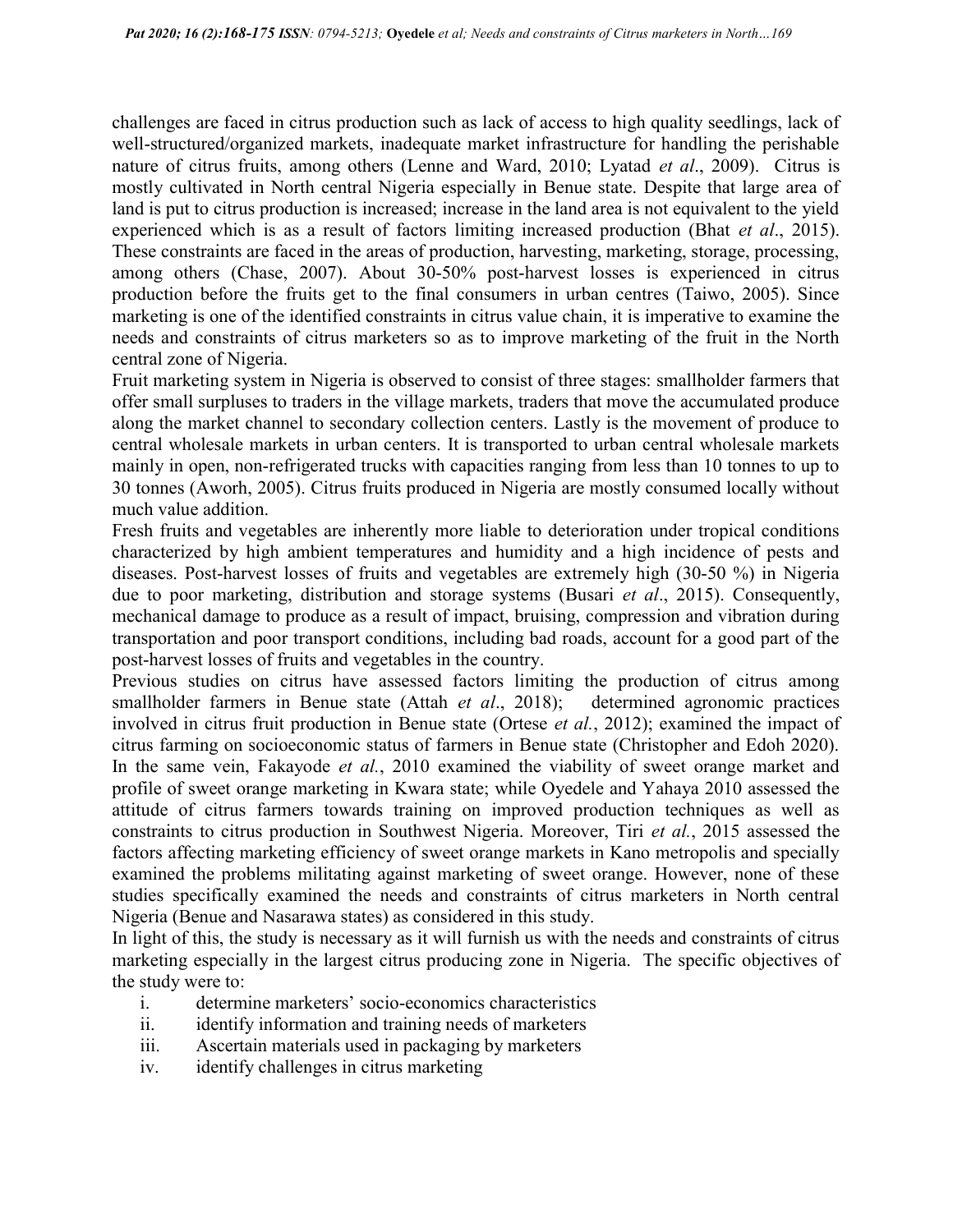### Methodology

North Central geopolitical zone of Nigeria was purposively selected due to large production of citrus in the zone. Respondents were contacted through the Agricultural Development Programme in the zone. Selection was based on the available marketers mobilized within the limit of the state Agricultural Development Programmes in the zone. Areas covered in the North Central (NC) include Benue state (Tarka, Ushongo) and Nasarawa state (Eggon, Oba, Obi and Akwanga). Structured questionnaire was used to collect information from respondents. A total of 46 respondents were interviewed for this study comprising 35 (76.1%) and 11 (23.9%) respondents from the Benue and Nasarawa states respectively. Data were analyzed using descriptive statistics.

### Results and discussion

### Socio-economic characteristics of citrus marketers

There were more male (58.7%) than female (41.3%) respondents involved in the study, majority (71.7%) were between 20-40 years, married (82.6%), had household size of 1-10 persons (67.4%) while 43.5% of respondents had secondary education. Few (4.5%) had Citrus marketing as their major occupation, 63.1% had between 1-10 years of experience in citrus marketing and 69.6% were members of association. Most of the respondents were assemblers (65.2%) while 71.6% source their produce from farmers (Table 1). Also, 78.3% use jute bags/sacks to buy and sell citrus fruits. Age range of respondents depicts that majority were in their youthful age and the level of education could enhance learning and marketing activities of respondents. Buying directly from farmers could enhance profitability; however, selling of produce in bags and sacks is an indication that the marketers had no standard unit of measurement.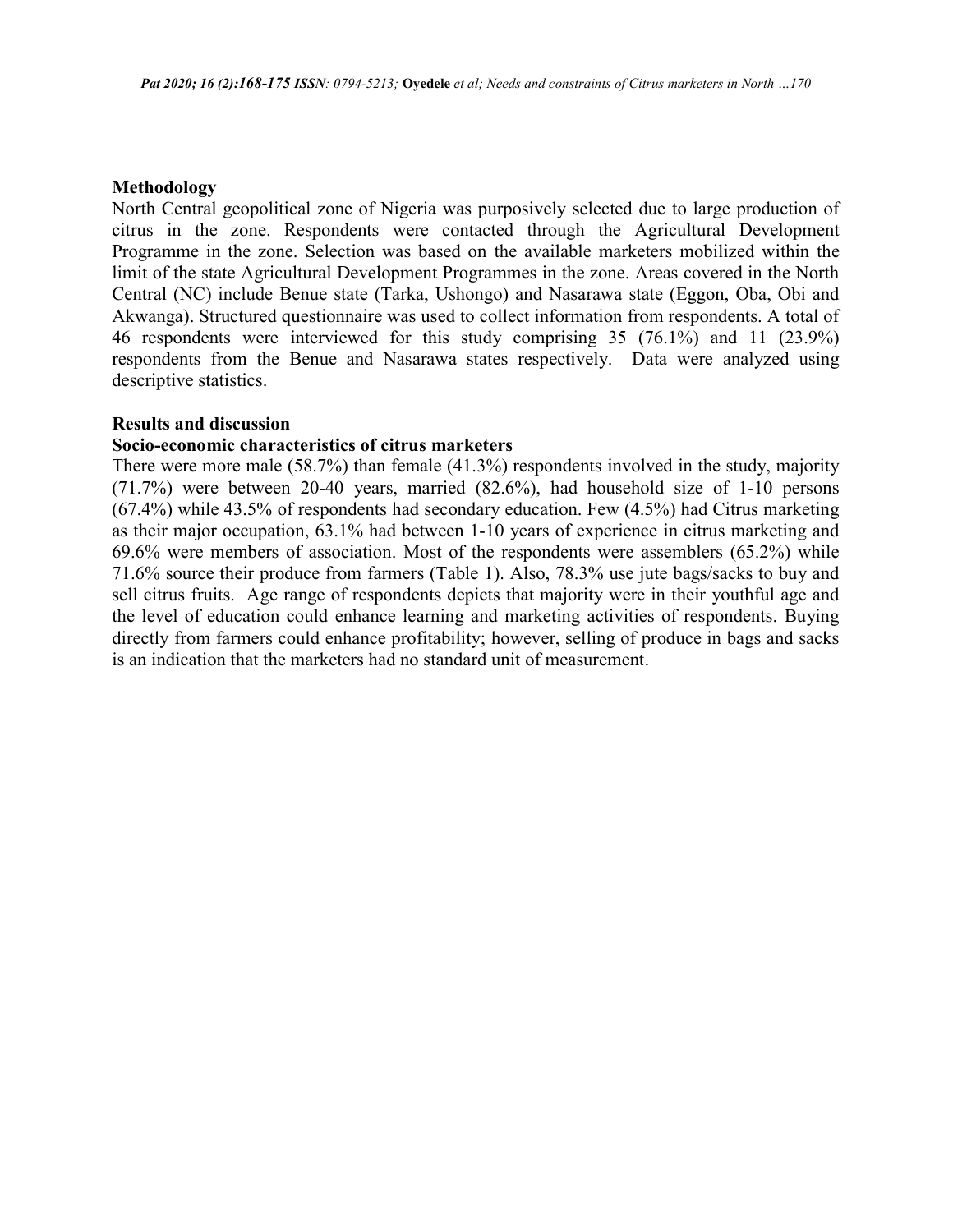| Table 1. Socio-ceonomic chai actei istics<br>Variable |                     | Frequency      | Percentage |
|-------------------------------------------------------|---------------------|----------------|------------|
| <b>Sex</b>                                            | Male                | 27             | 58.7       |
|                                                       | Female              | 19             | 41.3       |
| Age                                                   | < 20                | $\overline{2}$ | 4.4        |
|                                                       | $20 - 40$           | 33             | 71.7       |
|                                                       | $41 - 60$           | $\tau$         | 15.2       |
|                                                       | Above 60            | $\overline{4}$ | 8.7        |
| <b>Marital status</b>                                 | Single              | 6              | 13.0       |
|                                                       | Married             | 38             | 82.6       |
|                                                       | Widowed             | $\overline{2}$ | 4.4        |
| <b>Religion</b>                                       | Christianity        | 45             | 97.8       |
|                                                       | Islam               | $\mathbf{1}$   | 2.2        |
| <b>Household size</b>                                 | $1-10\,$            | 31             | 67.4       |
|                                                       | $11 - 20$           | 6              | 13.0       |
|                                                       | $21 - 30$           | $\mathbf{1}$   | 2.2        |
|                                                       | Above 30            | $\mathbf{1}$   | 2.2        |
|                                                       | No response         | $\tau$         | 15.2       |
| <b>Educational Qualification</b>                      | No formal education | 8              | 17.4       |
|                                                       | Primary education   | 9              | 19.6       |
|                                                       | Secondary education | 20             | 43.5       |
|                                                       | Tertiary education  | 8              | 17.4       |
|                                                       | Others              | $\mathbf{1}$   | 2.1        |
| Citrus marketing as major<br>Occupation               | N <sub>o</sub>      | 43             | 77.3       |
|                                                       | Yes                 | $\overline{3}$ | 4.5        |
|                                                       | <b>Total</b>        | 46             | 100        |

# Table 1: Socio-economic characteristics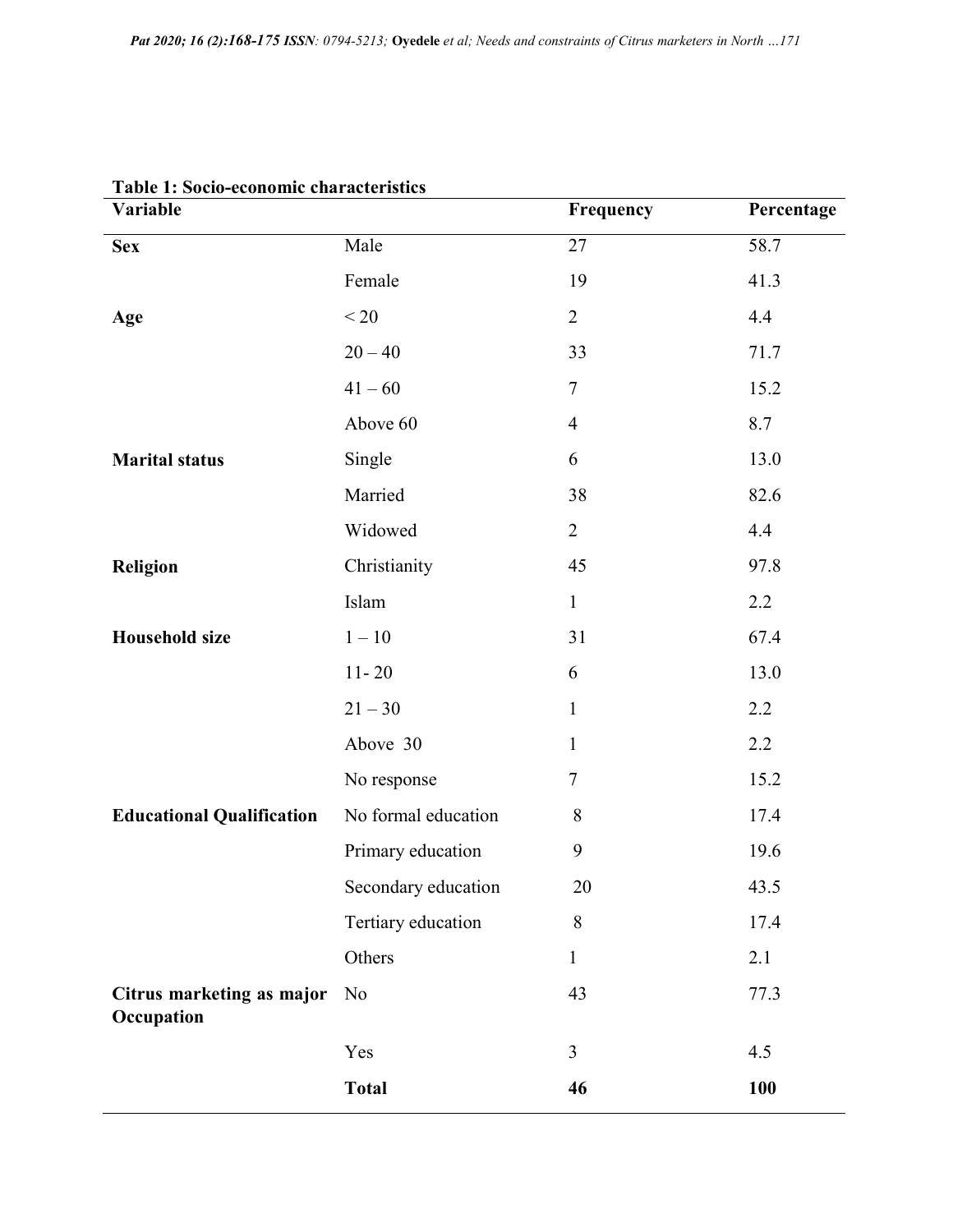| Years of experience in $1-10$<br>citrus marketing |                | 29             | 63.1 |
|---------------------------------------------------|----------------|----------------|------|
|                                                   | $11 - 20$      | 9              | 19.6 |
|                                                   | $21 - 30$      | $\overline{7}$ | 15.2 |
|                                                   | Above 30       | $\mathbf{1}$   | 2.1  |
| <b>Membership of association</b>                  | N <sub>o</sub> | 14             | 30.4 |
|                                                   | Yes            | 32             | 69.6 |
| Level of marketing                                | Assembler      | 30             | 65.2 |
|                                                   | Wholesale      | $\overline{3}$ | 6.5  |
|                                                   | Retail         | $\overline{2}$ | 4.4  |
|                                                   | No response    | 11             | 23.9 |
| <b>Source of produce</b>                          | Farmers        | 33             | 71.6 |
|                                                   | Wholesalers    | $\overline{2}$ | 4.4  |
|                                                   | Others         | $\overline{2}$ | 4.4  |
|                                                   | No response    | 9              | 19.6 |
| Unit used in buying and<br>selling                | Plastic crate  | $\overline{2}$ | 4.4  |
|                                                   | Jute bag       | $\overline{3}$ | 6.5  |
|                                                   | <b>Basket</b>  | $\overline{2}$ | 4.4  |
|                                                   | Sack           | 33             | 71.6 |
|                                                   | Others         | $\overline{4}$ | 8.7  |
|                                                   | No response    | $\overline{2}$ | 4.4  |

Source: Field survey, 2018

# Information and training needs of citrus marketers

 As reflected in Table 2, information needs of respondents were on health empowerment (76.1%), marketing channels (73.9%), loan procurement (73.9%), produce sourcing (67.4%), pricing information (65.2%) and preservation/storage during marketing (63.0%). Training needs were mostly on processing (73.9%), health empowerment (73.9%), post-harvest handling methods (71.7%), preservation during marketing (67.4%) and nutrition (67.4%). It was reported that 45% of citrus produced in Nigeria is consumed fresh and 30% are wasted due to post-harvest losses while 25% are processed (NIHORT, 2000). Onwualu *et al.*, (2013), also reported losses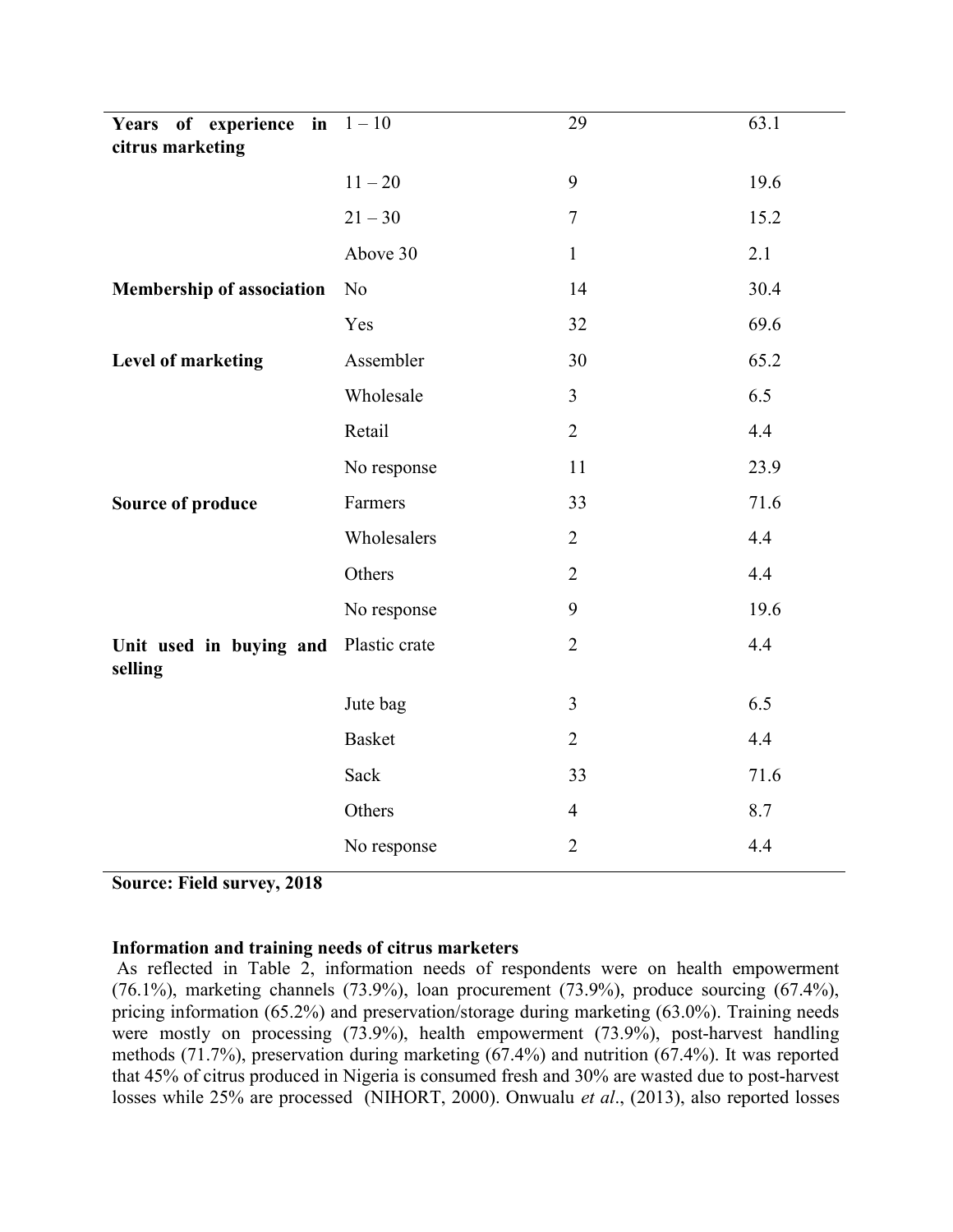of 30-60% during peak harvesting seasons due to lack of appropriate transport, storage and processing facilities. Processing of citrus fruits into juice concentrates and other products will greatly reduce the amount of wastages experienced especially during the period of glut.

| Table 2. Information and training needs among respondents | <b>Information</b> | <b>Needs</b>  |                |               |     | <b>Training</b> |    | <b>Needs</b>                    |  |
|-----------------------------------------------------------|--------------------|---------------|----------------|---------------|-----|-----------------|----|---------------------------------|--|
| Variable                                                  | <b>Yes</b>         | $\frac{0}{0}$ | N <sub>0</sub> | $\frac{0}{0}$ | Yes | $\frac{0}{0}$   |    | $\frac{0}{0}$<br>N <sub>0</sub> |  |
| Produce sourcing                                          | 31                 | 67.4          | 15             | 32.6          | 23  | 50.0            | 23 | 50.0                            |  |
| Pricing information                                       | 30                 | 65.2          | 16             | 34.8          | 19  | 41.3            | 27 | 58.7                            |  |
| Marketing channels                                        | 34                 | 73.9          | 12             | 26.1          | 17  | 36.9            | 29 | 63.1                            |  |
| Packaging methods                                         | 20                 | 43.5          | 26             | 56.5          | 27  | 63.1            | 19 | 36.9                            |  |
| Handling methods                                          | 26                 | 56.5          | 20             | 43.5          | 33  | 71.7            | 13 | 28.3                            |  |
| Preservation and storage<br>during marketing              | 29                 | 63.0          | 17             | 37.0          | 31  | 67.4            | 15 | 32.6                            |  |
| Processing                                                | 28                 | 60.9          | 18             | 39.1          | 34  | 73.9            | 12 | 26.1                            |  |
| Credit/Loan                                               | 34                 | 73.9          | 12             | 26.1          | 26  | 56.5            | 20 | 43.5                            |  |
| Health                                                    | 35                 | 76.1          | 11             | 23.9          | 34  | 73.9            | 12 | 26.1                            |  |
| Nutrition                                                 | 23                 | 50.0          | 23             | 50.0          | 31  | 67.4            | 15 | 32.6                            |  |

Table 2: Information and training needs among respondents

Source: Field survey, 2018

# Measures and Packaging materials used by Citrus marketers

Most of the respondents packed citrus fruits in sacks (52.2%), baskets (17.4%) and jute bags (15.2%). The most preferred mode of packaging is the jute bag/sack (69.6%) because of the ease of carriage; the use of jute bags/sacks is customary in the study area, cheap, durable, protects and also retains freshness of citrus fruits. Most (78.3%) of the marketers are not aware of plastic crates as a means of packaging citrus. Marketers (78.3%) also stated that they keep citrus fruits in their custody for less than 7 days while most of them (93.5%) purchase citrus fruits weekly (Table 3).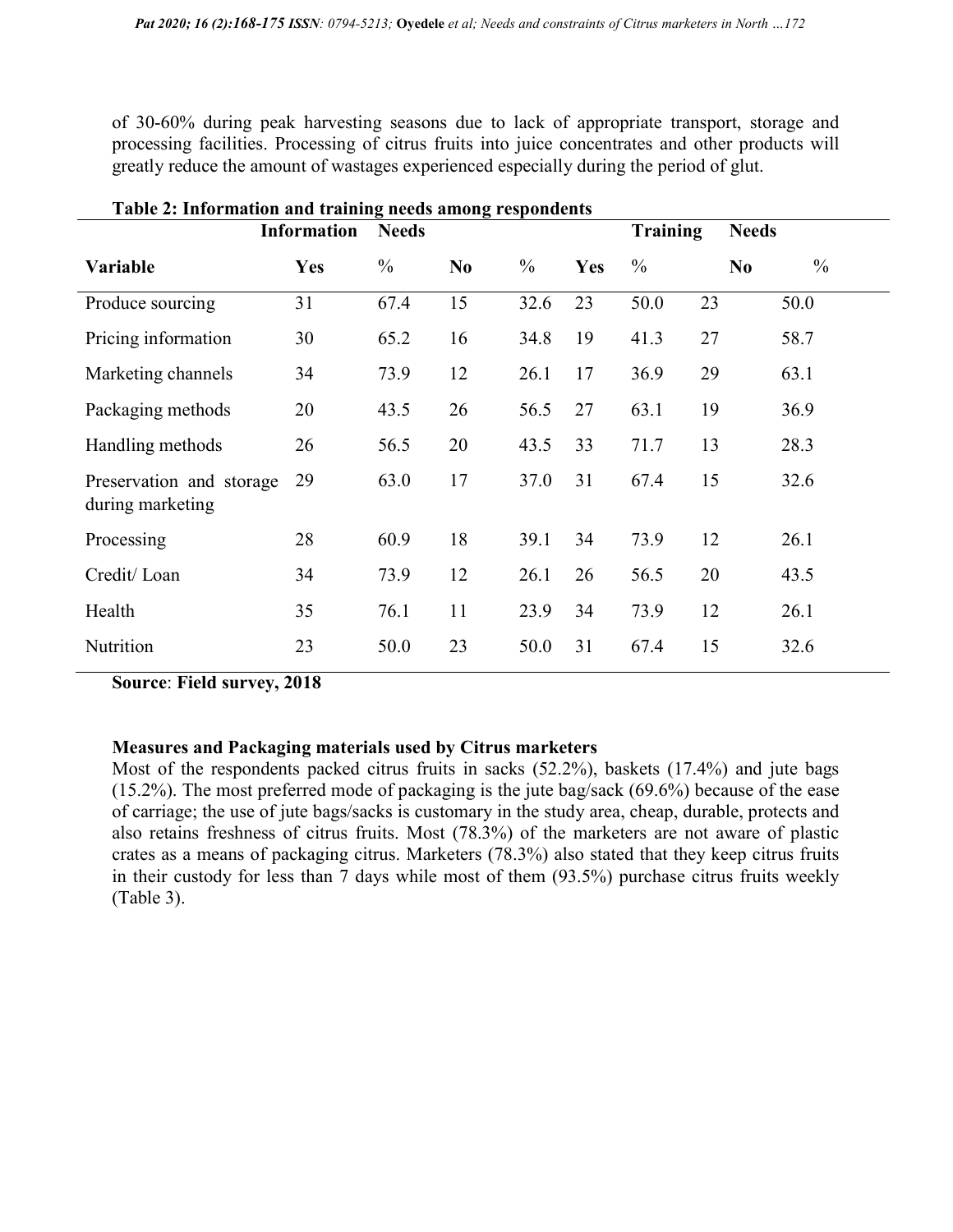| Table 3: Measures and Packaging materials used by Citrus marketers |                |            |  |  |  |
|--------------------------------------------------------------------|----------------|------------|--|--|--|
| Variable                                                           | Frequency      | Percentage |  |  |  |
| Packaging materials used                                           |                |            |  |  |  |
| Jute bags                                                          | $\tau$         | 15.2       |  |  |  |
| <b>Sacks</b>                                                       | 24             | 52.2       |  |  |  |
| <b>Baskets</b>                                                     | $8\,$          | 17.4       |  |  |  |
| Others                                                             | $\overline{c}$ | 4.4        |  |  |  |
| Prefer not to response                                             | $\overline{5}$ | 10.8       |  |  |  |
| Preferred mode of packaging                                        |                |            |  |  |  |
| Jute bag/sack                                                      | 32             | 69.6       |  |  |  |
| <b>Basket</b>                                                      | $\mathfrak{Z}$ | 6.5        |  |  |  |
| <b>Bucket</b>                                                      | $\overline{2}$ | 4.3        |  |  |  |
| Plastic crates/tray                                                | $\overline{3}$ | 6.5        |  |  |  |
| No response                                                        | 6              | 13.0       |  |  |  |
| <b>Awareness of plastic crates</b>                                 |                |            |  |  |  |
| Yes                                                                | 8              | 17.4       |  |  |  |
| N <sub>o</sub>                                                     | 36             | 78.3       |  |  |  |
| No response                                                        | $\overline{2}$ | 4.3        |  |  |  |
| <b>Frequency of purchase</b>                                       |                |            |  |  |  |
| Annually                                                           | $\overline{2}$ | 4.3        |  |  |  |
| Weekly                                                             | 43             | 95.3       |  |  |  |
| Prefer not to say                                                  | 1              | 2.2        |  |  |  |
| Length of time marketers keep Citrus fruits                        |                |            |  |  |  |
| Less than 7 days                                                   | 36             | 78.3       |  |  |  |
| 7 days and beyond                                                  | 5              | 10.9       |  |  |  |
| No response                                                        | 5              | 10.9       |  |  |  |

Source: Field survey, 2020

# Challenges in Citrus marketing

High cost of transportation (78.3%) and perishability (78.3%) of citrus fruits were the most serious challenges encountered in citrus marketing in the study areas. However, 61.1% of the respondents opined that the challenges were not severe; only 5.6% and 11.1% viewed them to be severe challenges. Moreover, marketers were faced with low pricing (71.7%) and inadequate storage facilities (63.0%). Severity of challenges showed that 65.5% and 36.4% of those who experience inadequate storage facilities and low pricing respectively stated that these are not severe challenges. Only 21.2% of the marketers observed low pricing to be a severe challenge (Table 4). Poor storage conditions was also highlighted as major constraint to sweet orange marketing in the study of Fakayode et al., (2010), which examined the viability of sweet orange marketing in Nigeria with reference to Kwara state. In the same vein, inadequate storage facility for enhanced shelf life of citrus fruits was identified as a constraint to marketing the fruits in Central Punjab, Pakistan (Usman et al., 2018).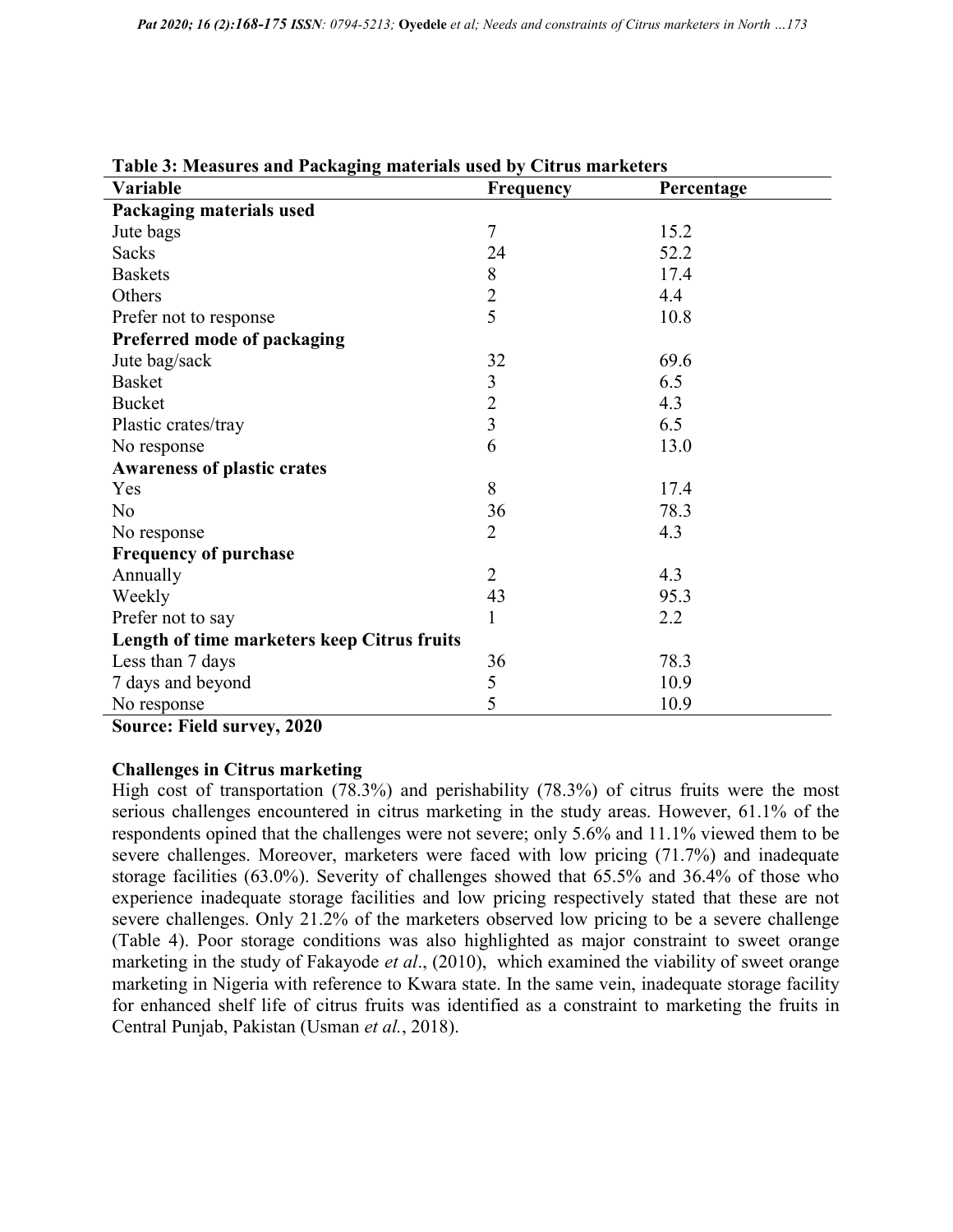| ਰ ਜ                                    |                  |         |               |            |                |
|----------------------------------------|------------------|---------|---------------|------------|----------------|
| <b>Challenges</b>                      | <b>Frequency</b> | Very    | <b>Severe</b> | <b>Not</b> | N <sub>0</sub> |
|                                        | (Percentage)     | severe  |               | severe     | response       |
| Improper handling                      | 25(54.4)         | 3(12.0) | 10(40.0)      | 12(48.0)   | -              |
| High cost of transportation            | 36(78.3)         | 2(5.5)  | 11(30.6)      | 22(61.1)   | 1(2.8)         |
| Inadequate storage facilities          | 29(63.0)         | -       | 9(31.0)       | 19(65.5)   | 1(3.5)         |
| Activities of middlemen                | 27(58.7)         | 3(11.1) | 12(44.4)      | 12(44.4)   |                |
| Inadequate<br>packaging                | 24(52.2)         | 2(8.3)  | 11(45.8)      | 11(45.8)   |                |
| methods                                |                  |         |               |            |                |
| Low pricing                            | 33(71.7)         | 7(21.2) | 7(21.2)       | 12(36.4)   | 7(21.2)        |
| Improper grading/scale                 | 27(58.7)         | 3(11.1) | 8(29.6)       | 16(59.3)   |                |
| Perishability                          | 36(78.3)         | 4(11.1) | 8(22.2)       | 22(61.1)   | 2(5.5)         |
| Market levies                          | 27(58.7)         | 4(14.8) | 9(33.3)       | 12(44.4)   | 2(7.4)         |
| $\Gamma$ 110<br>0.010<br>$\sim$ $\sim$ |                  |         |               |            |                |

### Table 4: Challenges in Citrus marketing

Source: Field Survey, 2018

### Conclusion and recommendation

Citrus marketing in the study area is carried out by young males, whose information and training needs as well as challenges encountered in the course of marketing the citrus fruits have been profiled. Paying attention to the needs and constraints of this group of stakeholders in the citrus value chain is expected to enhance the entire value chain as the ultimate aim of production is marketing which helps to get the produce to the final consumers. From its findings, the study recommends that capacity building of citrus marketers on appropriate post-harvest handling and citrus processing is important. In the same vein, enforcement of standard unit of measurement would contribute to enhancing the livelihoods of actors involved in this aspect of the value chain.

# Reference

- Abdulsalam Z. (2004). Analysis of cross-border food grain marketing between Nigeria and NigerRepublic: Department of Agricu Economics and Rural Sociology, Ahmadu Bello University, Zaria Nigeria.
- Ashiko, F. T. G., Ior J. A. and Ayilla, V. N. 2016. Economic Analysis Of Citrus Marketing InBenue And Kano States Of Nigeria, International Journal of Innovative Research and Advanced Studies (IJIRAS) 3(5):195-198.
- Attah A. J. , Mbah E. N. and Okeke M. N. 2018. Assessment of Factors Limiting Production of Citrus among Smallholder Farmers in Benue State, Nigeria, Journal of Agriculture and Crops ISSN(e): 2412-6381, 4(12): 170-175, 2018 URL: https://arpgweb.com/journal/journal/14 DOI: https://doi.org/10.32861/jac.412.170.175.
- Aworh O.C. (2004). Food Preservation: The act, the science and the technology:The PG SchoolUniversity of Ibadan, Ibadan, Nigeria. Pp61.
- Bhat, A., Jyoti, K., Manish, S., and Rajinder, P., 2015.Constraints in production and marketing of citrus fruit in Jammu region of J&K State.Economic Affairs Journal, 60:331-337.
- Busari Ahmed O. et al (2015) Food Security and Post-Harvest Losses in Fruit Marketing in LagosMetropolis, Nigeria (Discourse Journal of Agriculture and Food Sciences).
- Chase, W. G., 2007. "Production of citrus fruits." Proceeding of International Society of Citriculture,vol. 13, pp. 1365-1373.